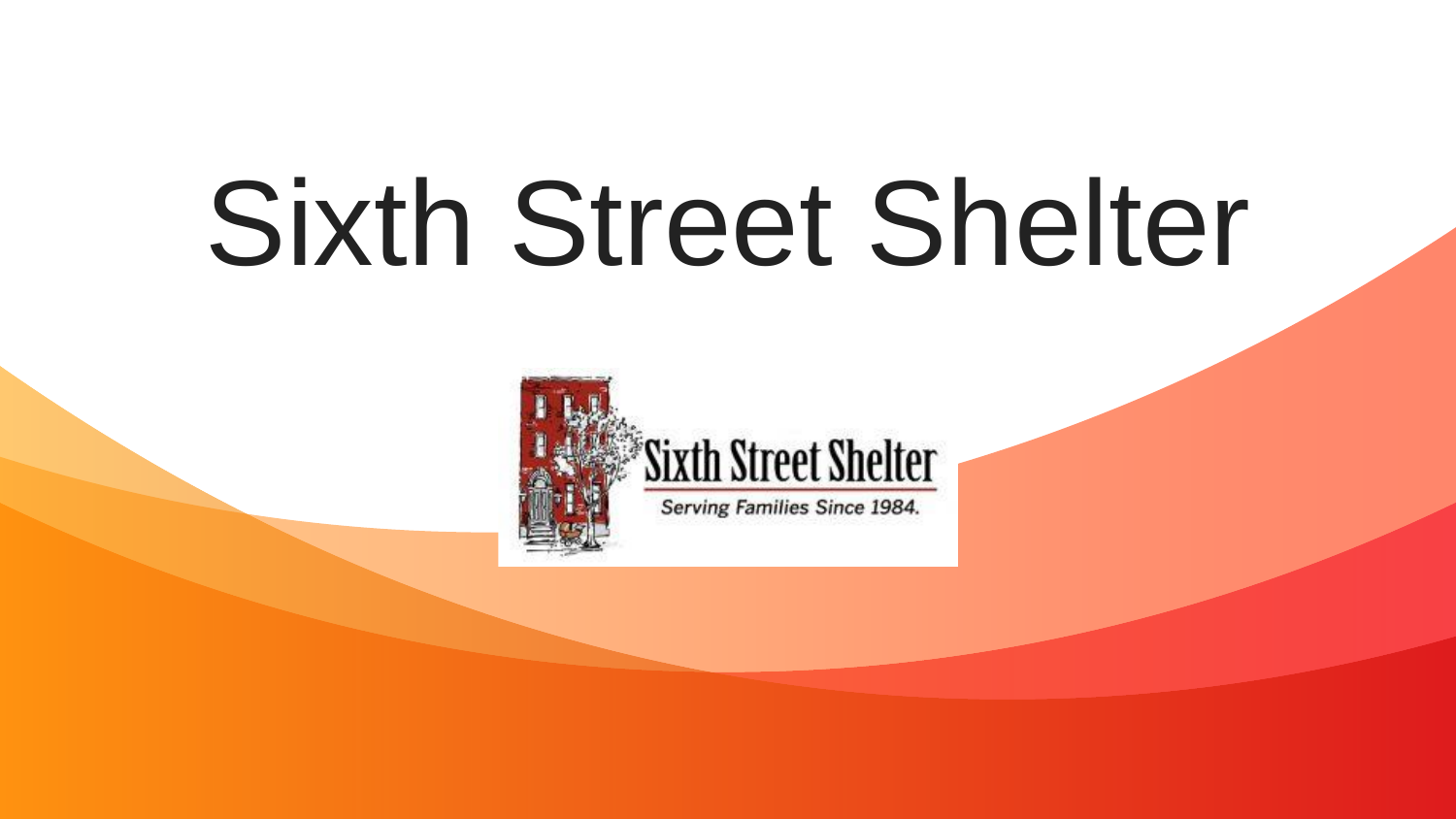## About Me



### **Julie Huber**

Development Officer Sixth Street Shelter

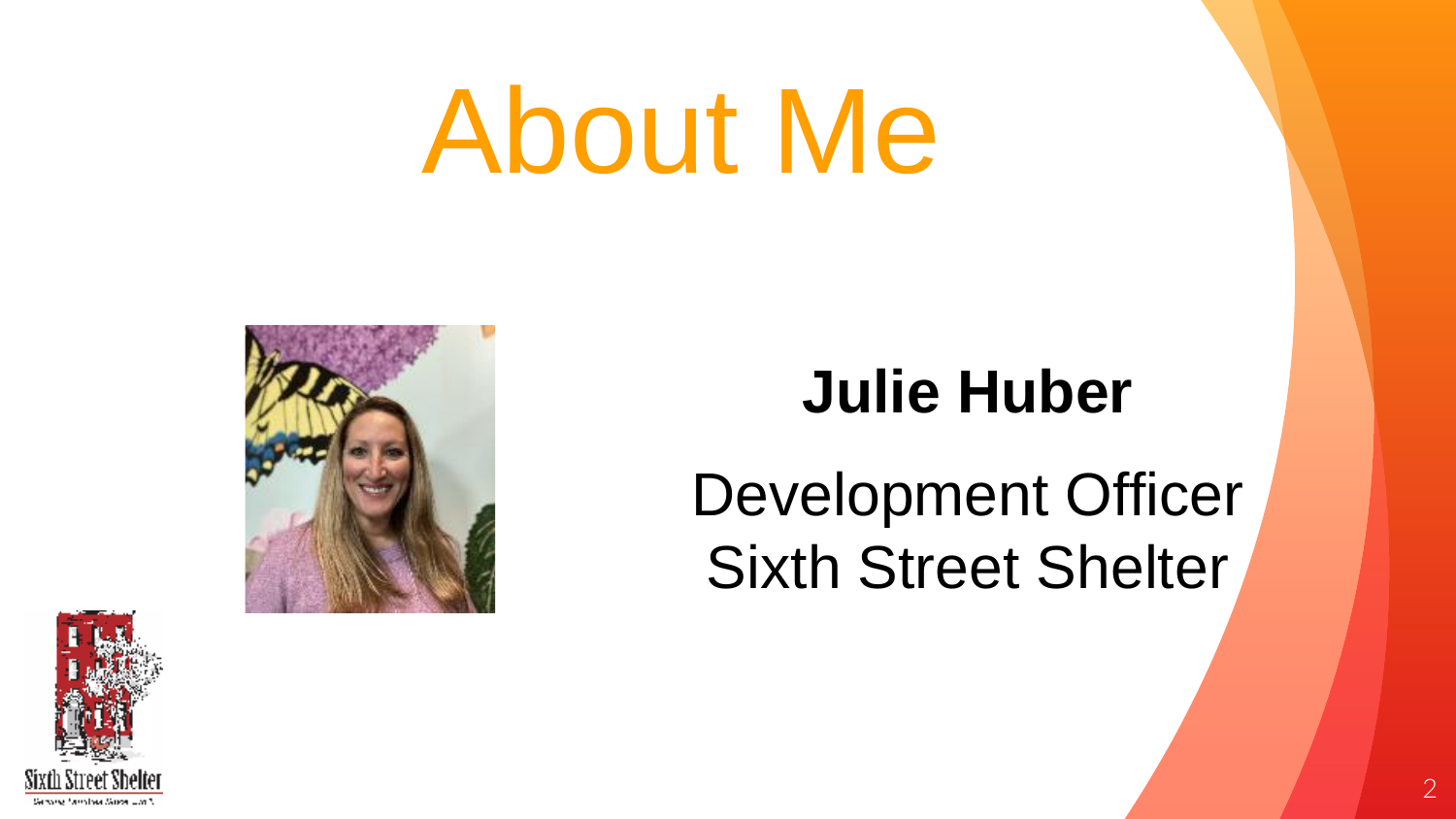## Our Team









**Robbie Matthews Julie Huber Yaseleen Rivera**

SSS Program Director Development Officer Administrative Assistant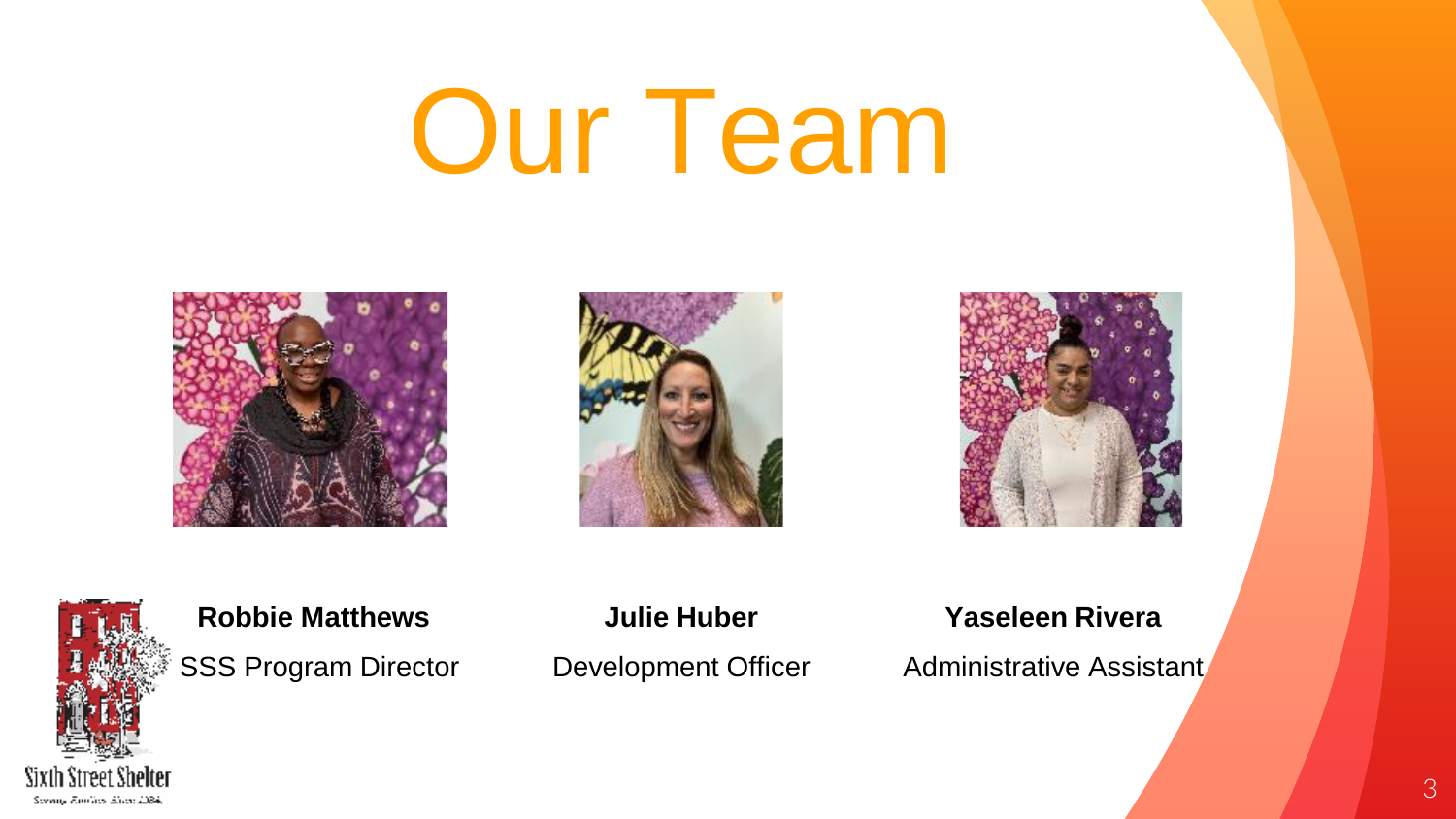## Our Team



Counseling & Intake Specialist



**Lizette Soto Daisey Rivera Lorena Cabansag**

Case Manager

Case Worker



**Elizabeth Reyes**

Case Worker – Ferry St Apartments

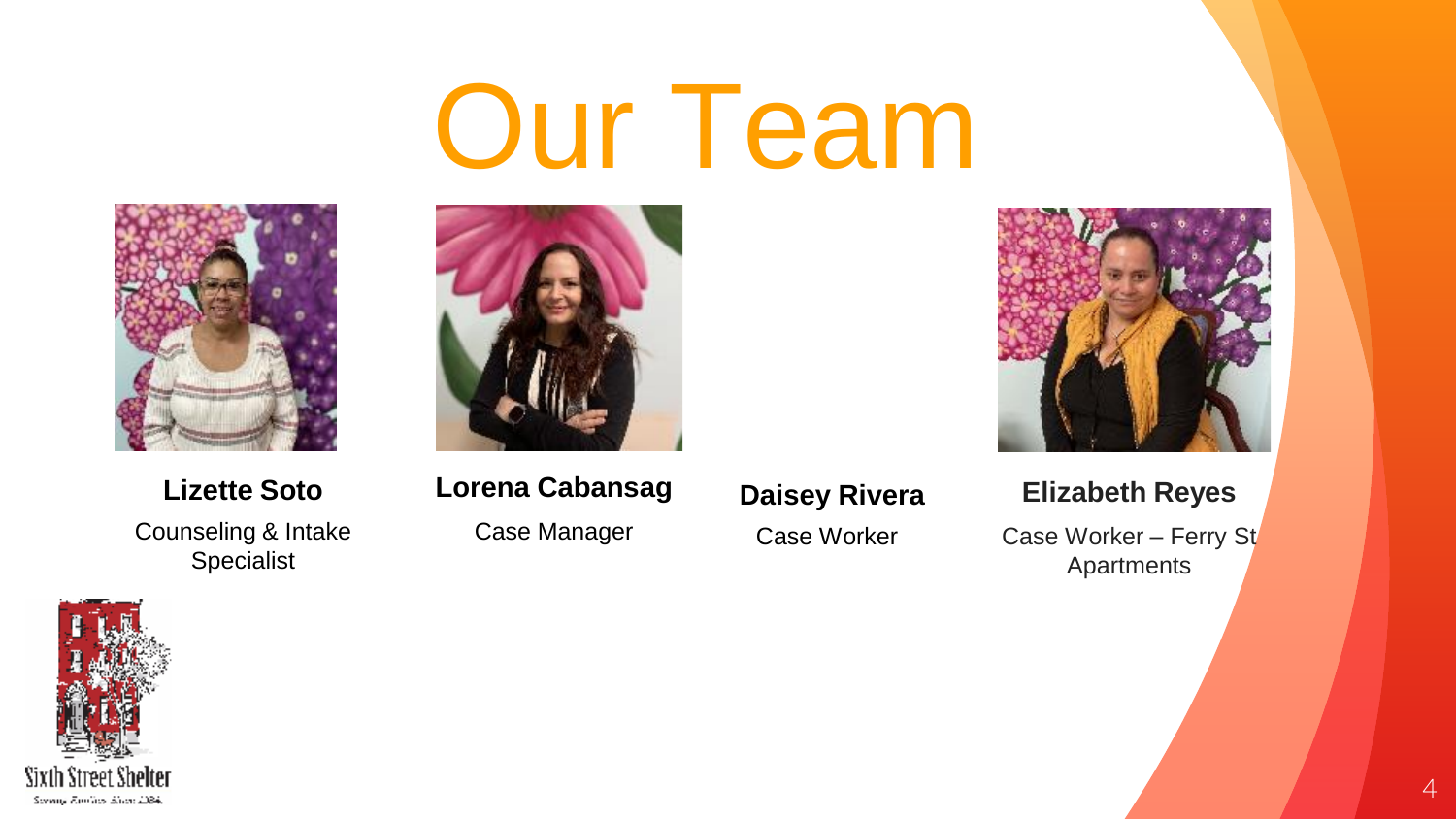## Our Interns

#### Jennifer Morales Julianna Barrett





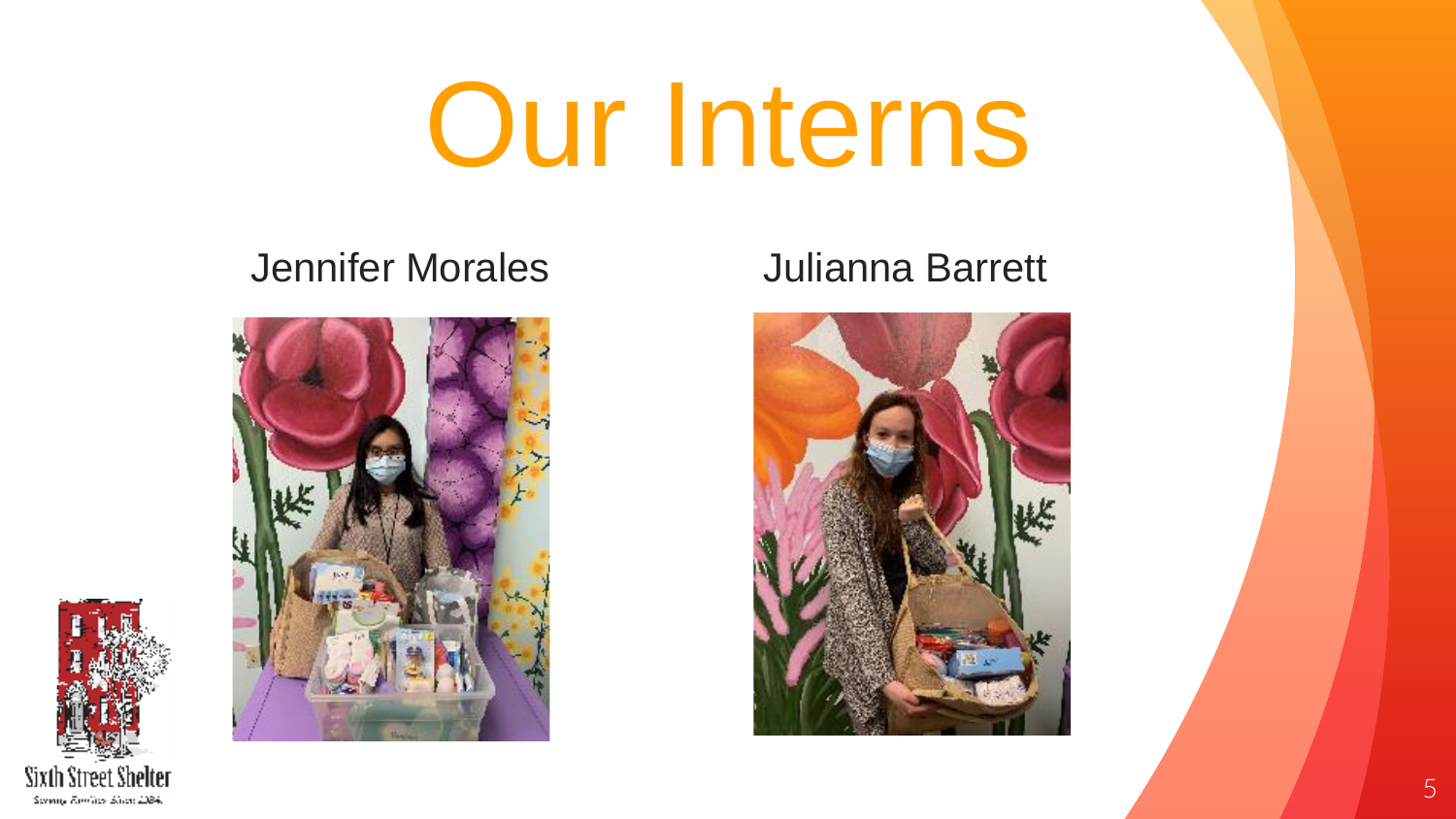## **Our Mission**

Our mission is to assists families experiencing homelessness secure safe housing through family-centered services, in-house programming, and referrals to community resources while advocating that affordable housing is a human right.

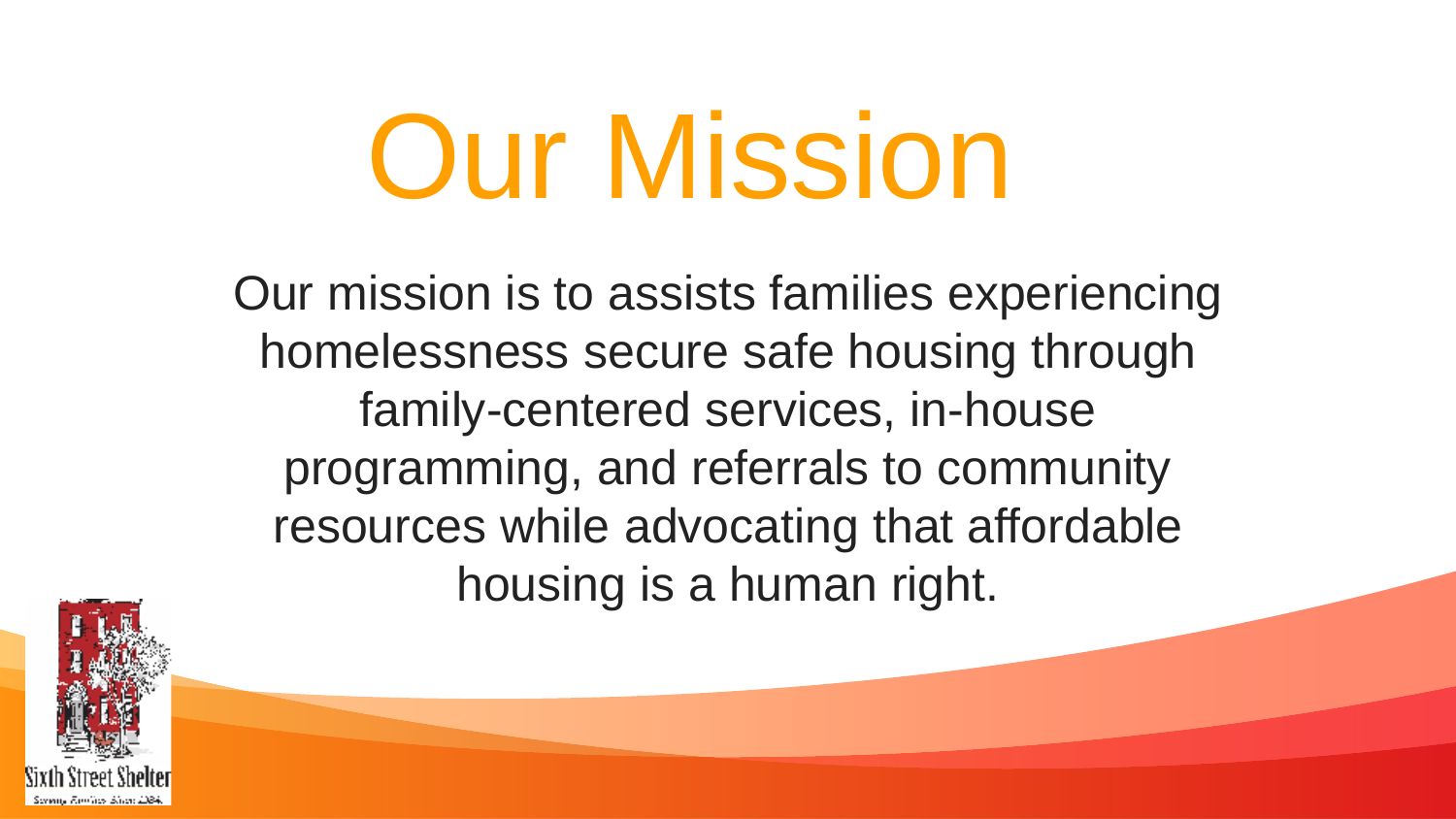## About Us

The Sixth Street Shelter in Allentown is the largest family shelter in the region and has been providing housing and casework services to families that are unsheltered with children since 1984.

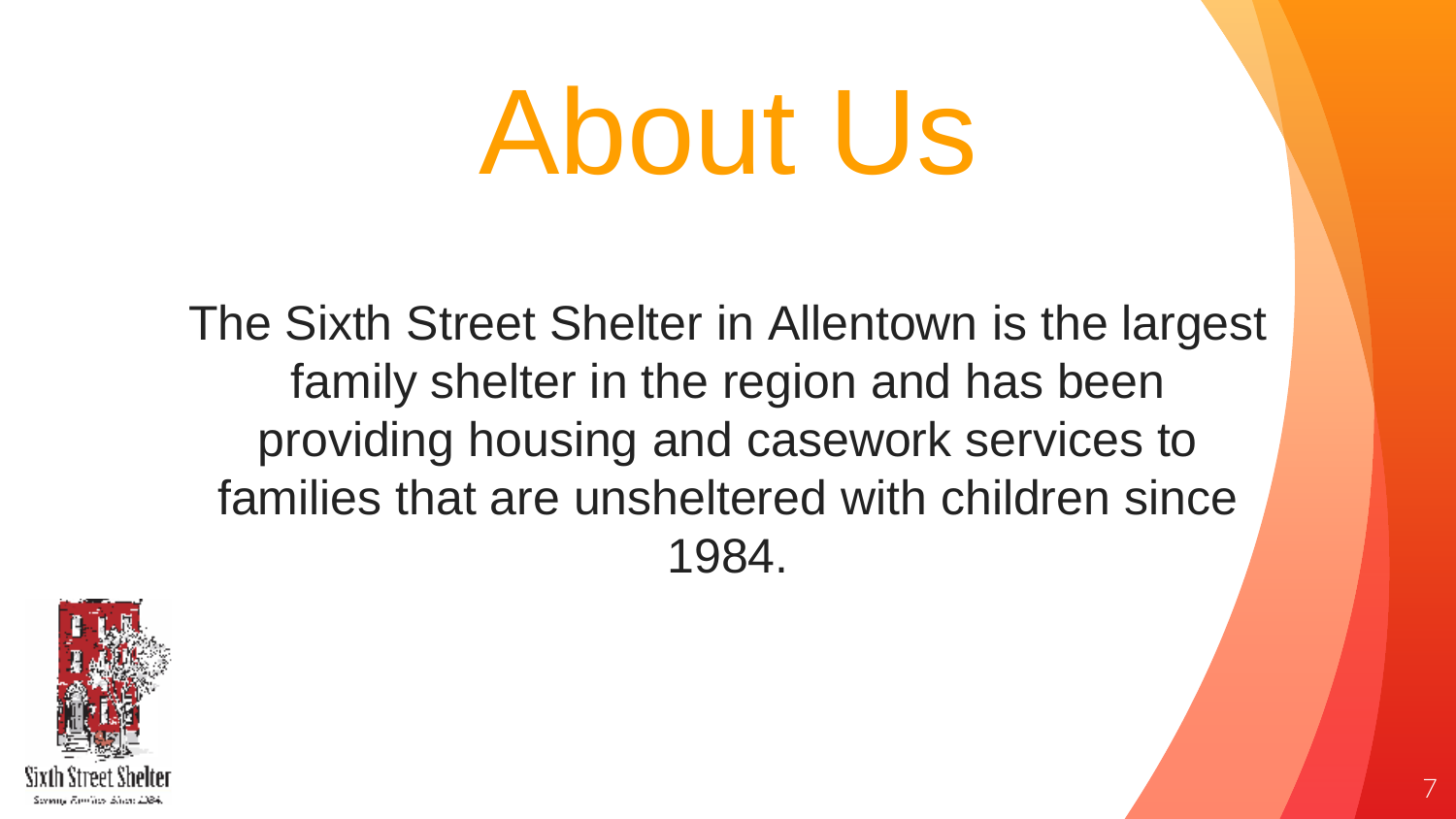### *Understanding our neighbors, our community: Homelessness and Children*

#### *HELPING PEOPLE HELP THEMSELVES*

*At the Sixth Street Shelter, we intervene in the crises in the lives of more than 100 homeless families per year, showing genuine love to more than 200 children who need all the love they can get. Our mission is to provide the opportunity and direction for all people to become self-sufficient, productive members of the community. Since 1984, the Shelter has been providing temporary housing for Lehigh Valley homeless families with children as well as transitional housing at two separate locations.*

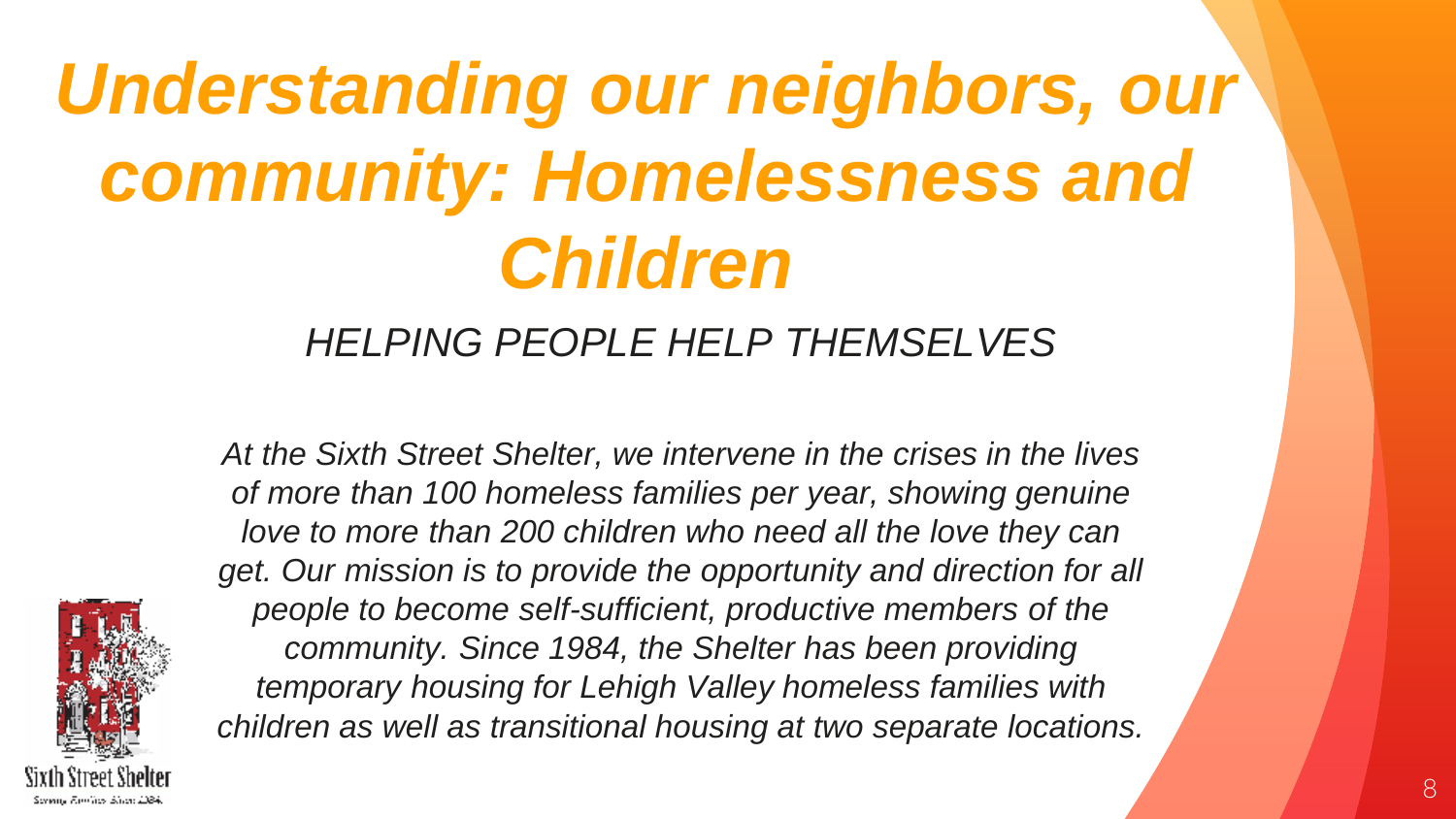### What Does Sixth Street Do As A Non-Profit Organization

Located in Center City Allentown, Sixth Street Shelter provides safe, shortterm housing for families of any configuration (including those with fathers and teenage boys, multi-generational families, and those from the LGBTQ+ community) experiencing homelessness. The property has 25 private apartments, a Family Resource Center, playground, and full-choice food pantry for residents.

Our 18-to 24-month transitional housing programs in Allentown and Easton make it possible for parents to pursue educational or vocational training while working towards self-sufficiency for themselves and their children. We believe that education and job training play an important and valuable role in helping families thrive while also ending the cycle of generational poverty.

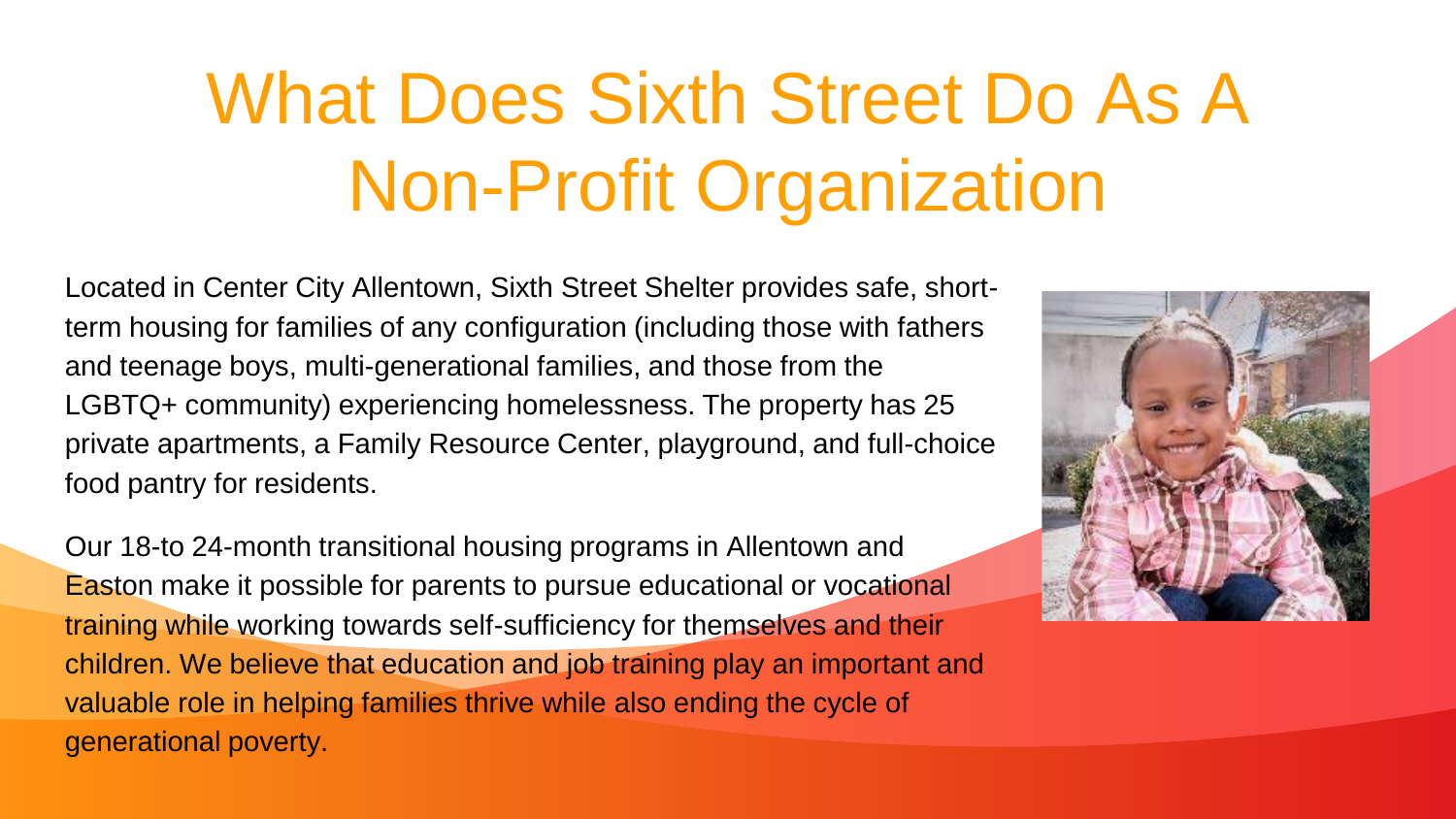## About the Apartments

- Ferry Street Apartments is a two-year transitional housing program designed for families who desire to pursue educational and vocational training while working towards self- sufficiency. The ultimate goal of this program is to create self-sufficient citizens who actively participate in their community.
- Turner Street Apartments is a two-year transitional housing program designed for families who desire to pursue educational and vocational training while working towards self-sufficiency. The 12-units are located in center city of Allentown on Turner Street





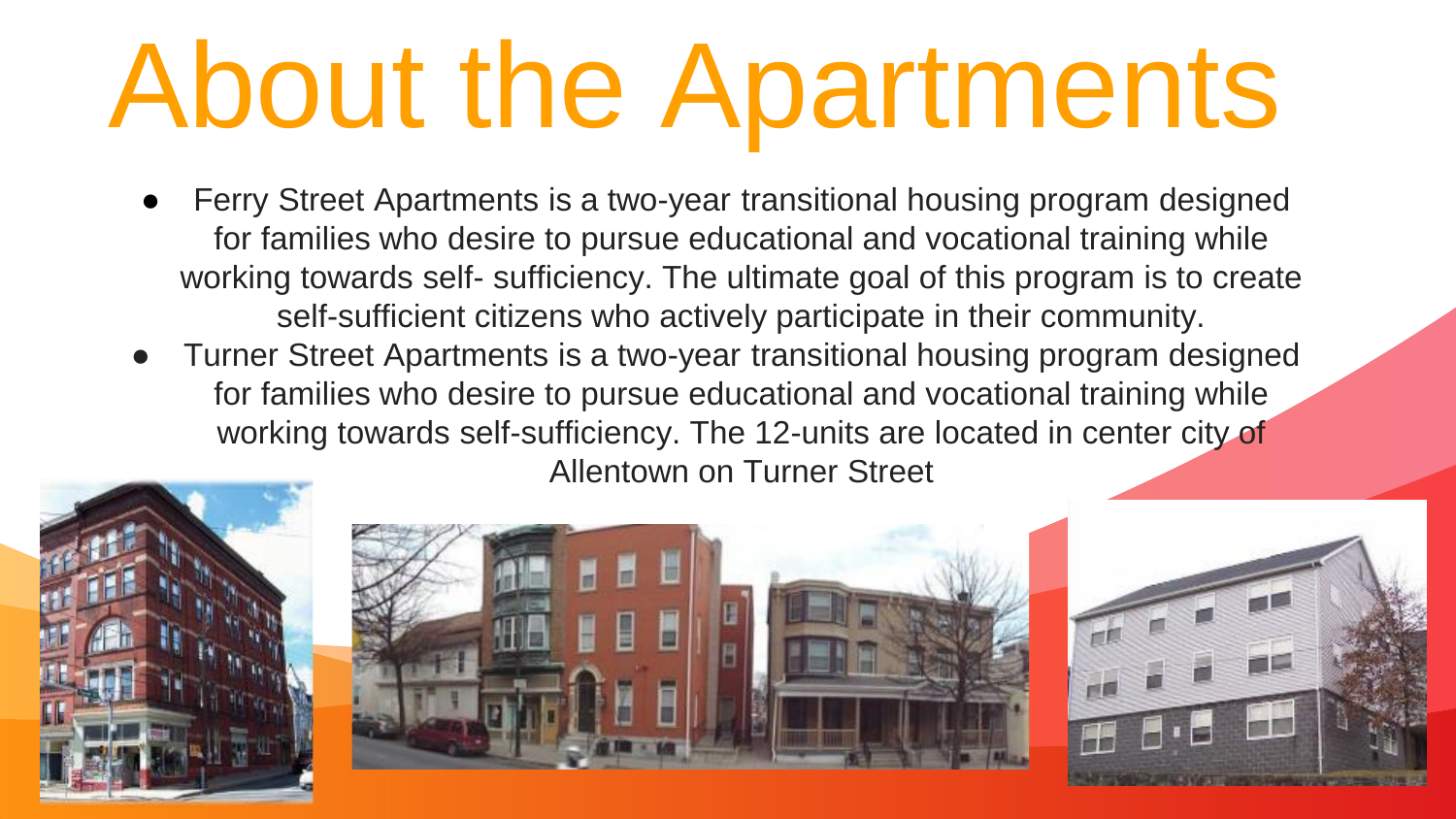## SSS Programs Provided

- **Long Term Transitional Housing**
- **Short Term Housing**
- **Financial and Budget Classes**
- **Life Skills**
- **Parenting Classes**
- **Tutoring for Children**
- **GED courses for adults**



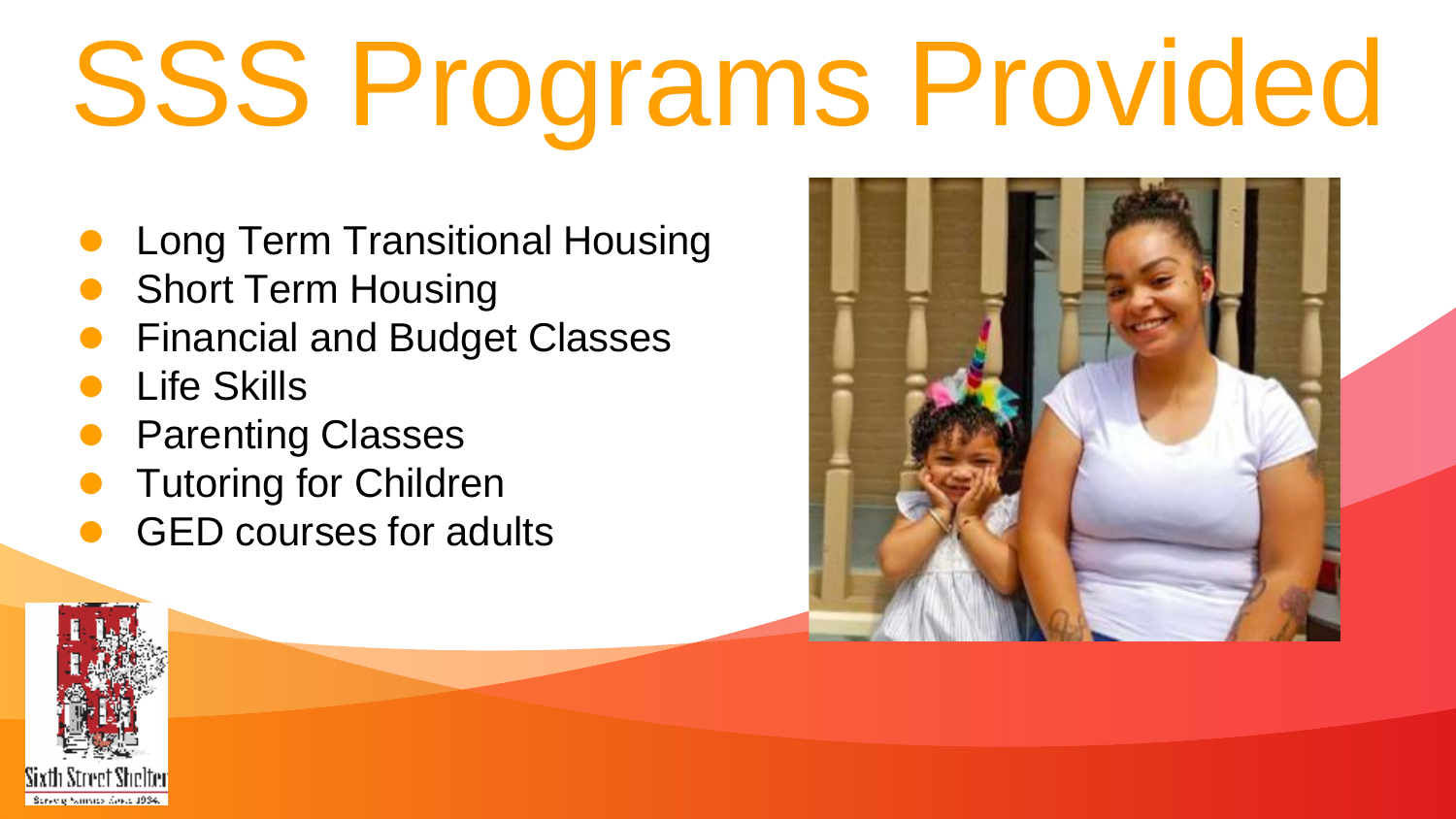### **How Does Sixth Street Shelte** Help The Community

- We take in families off the streets no matter the circumstances
- We help people at their lowest point in life and provide them with goals and encouragement to succeed
- We help residents get a job and get them grounded
- One way to avoid homlessness is to take advantage of the community and the resources.

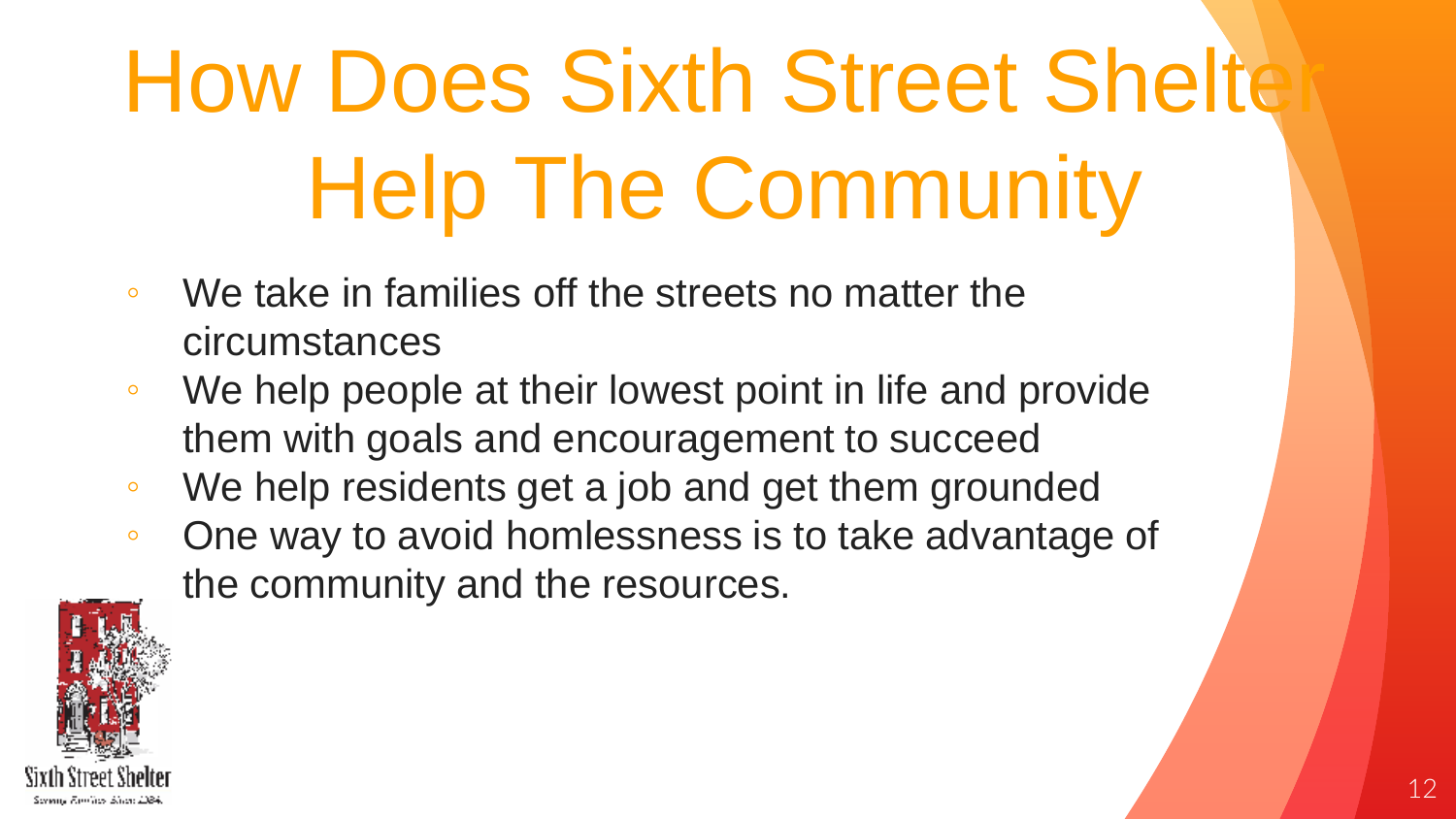### How Sixth Street Shelter Helps The Community

### 96 families

- 73 adults and
- 246 children
- 23 families stayed at our transitional housing





- **Family Centered Services**
- Access to mental health services
- Access to medical services
- COVID Vaccine Clinic
- Parenting Classes
- Nutrition Classes
- Financial Literacy Classes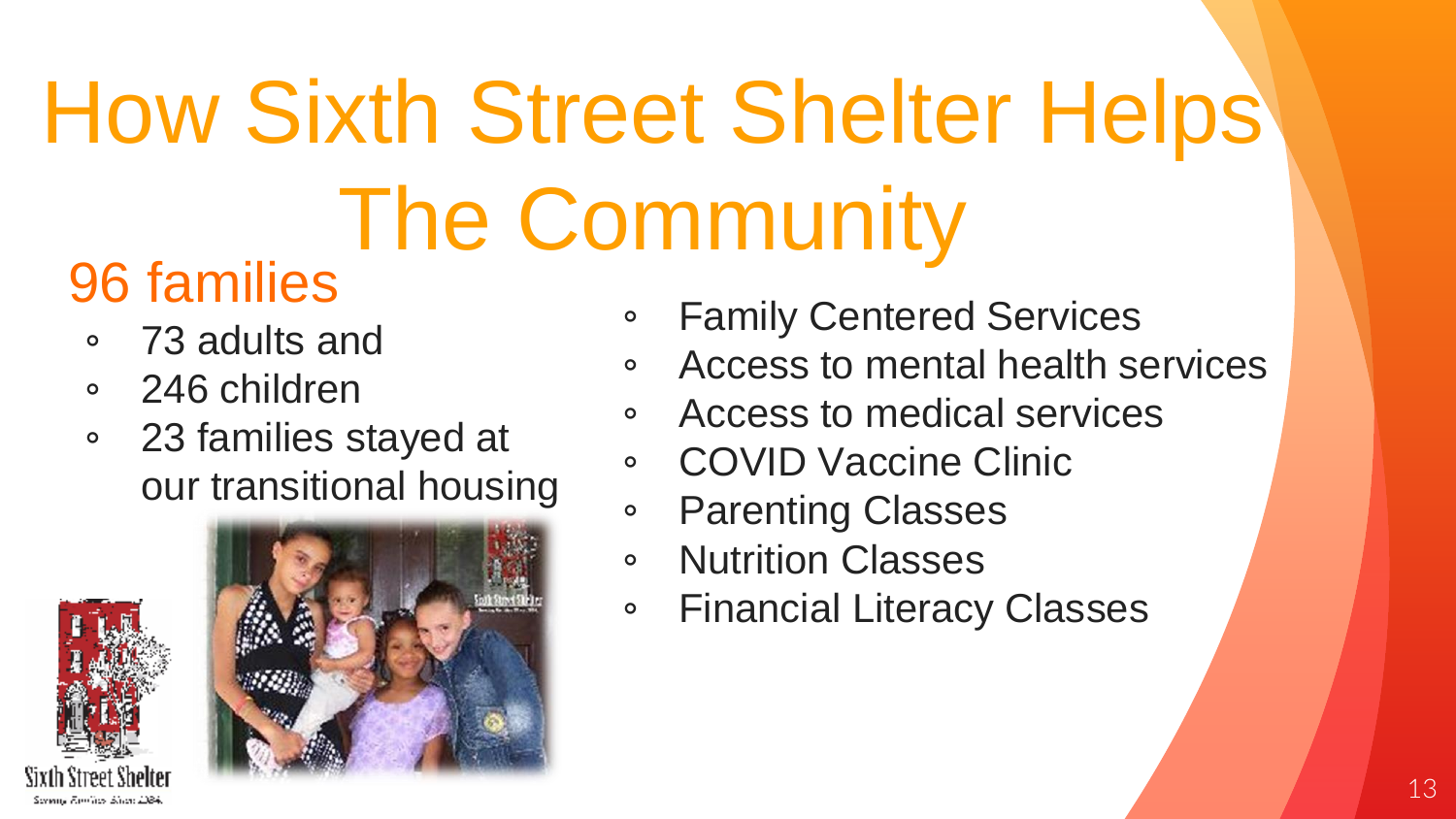### How Does Poverty Affect People?

- Poverty affects people's
	- health -Poverty prevents people from paying for medicine, medical care, and health insurance
- Poverty affects education-families cannot afford education
- Poverty prevents the ability to pay for stable accommodations (Housing)
- People that are in Poverty have a higher chance of being victims of violence, sexual and child abuse

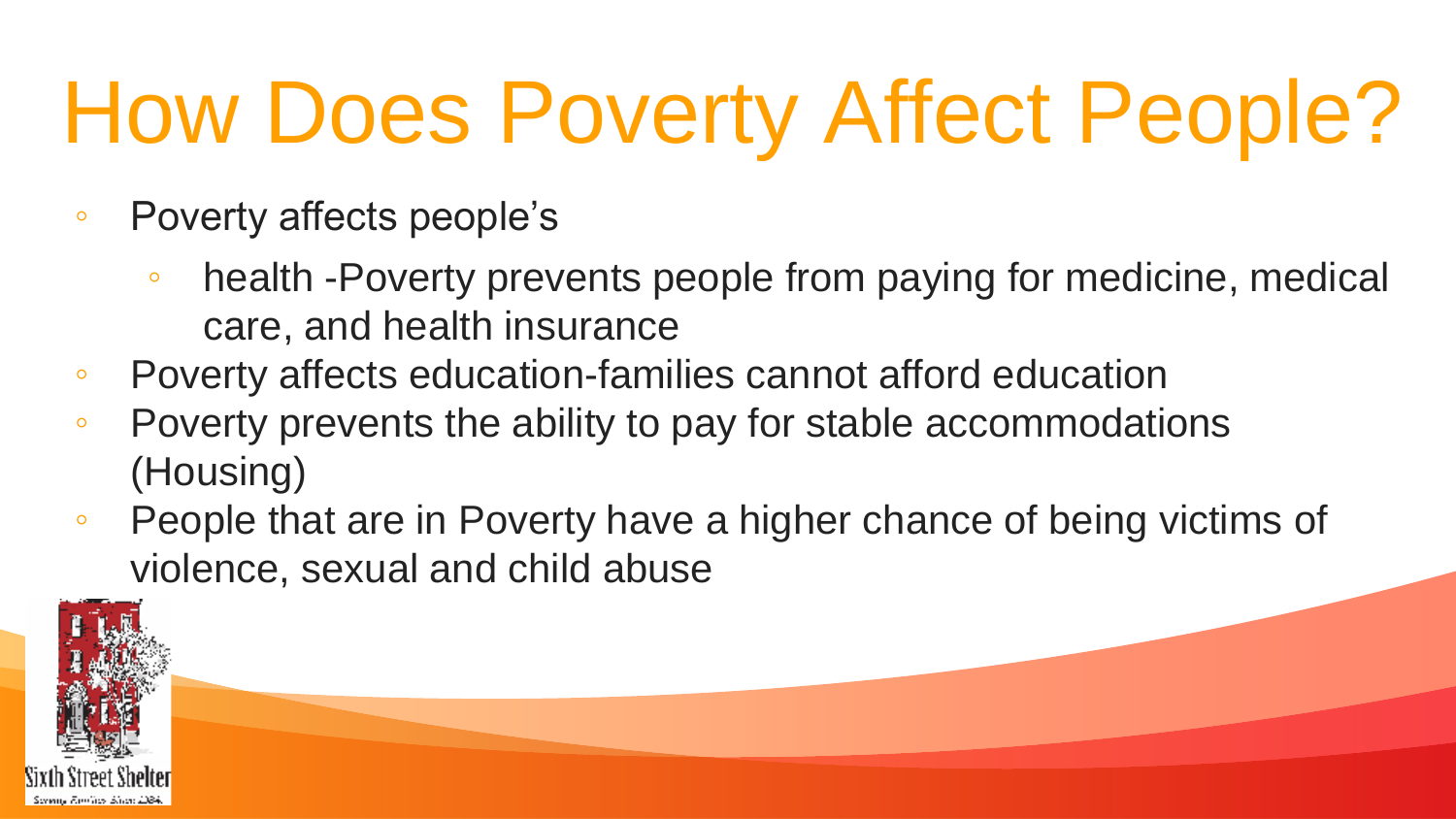### A Success Story: Nelisa

**" Sometimes, even when you do everything right, things can still go terribly** 



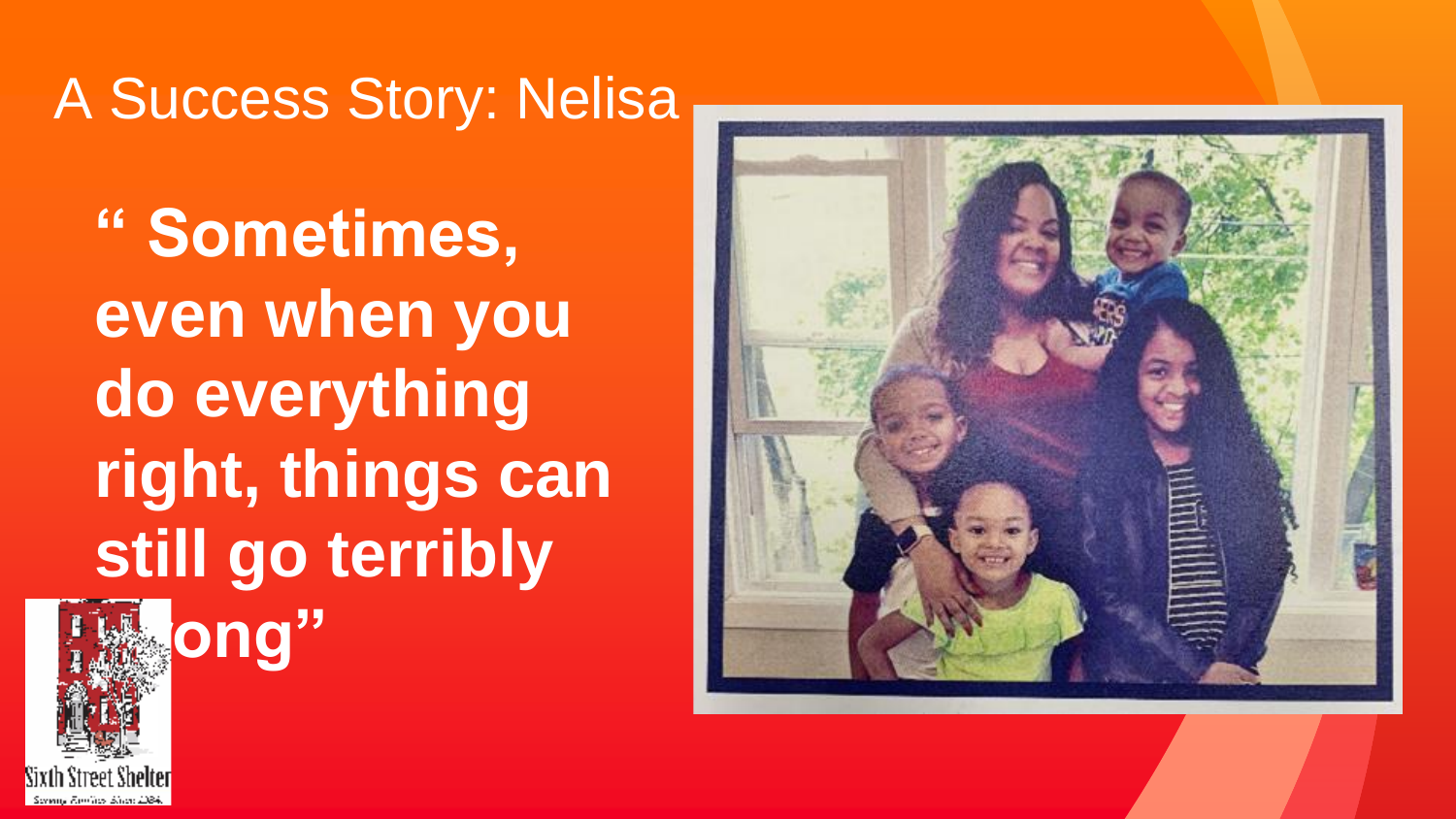# Upcoming Event

#### **Upcoming Events:**

- Iron Pigs Philling the Need Food Collection May 12, 2022
- Highmark Walk for a Healthy Community on June 4, 2022



Highmarick an independent Upersee of the Blue Cross and Blue Shield Association



◦ Iron Pigs Swing for Swine Game July 4, 2022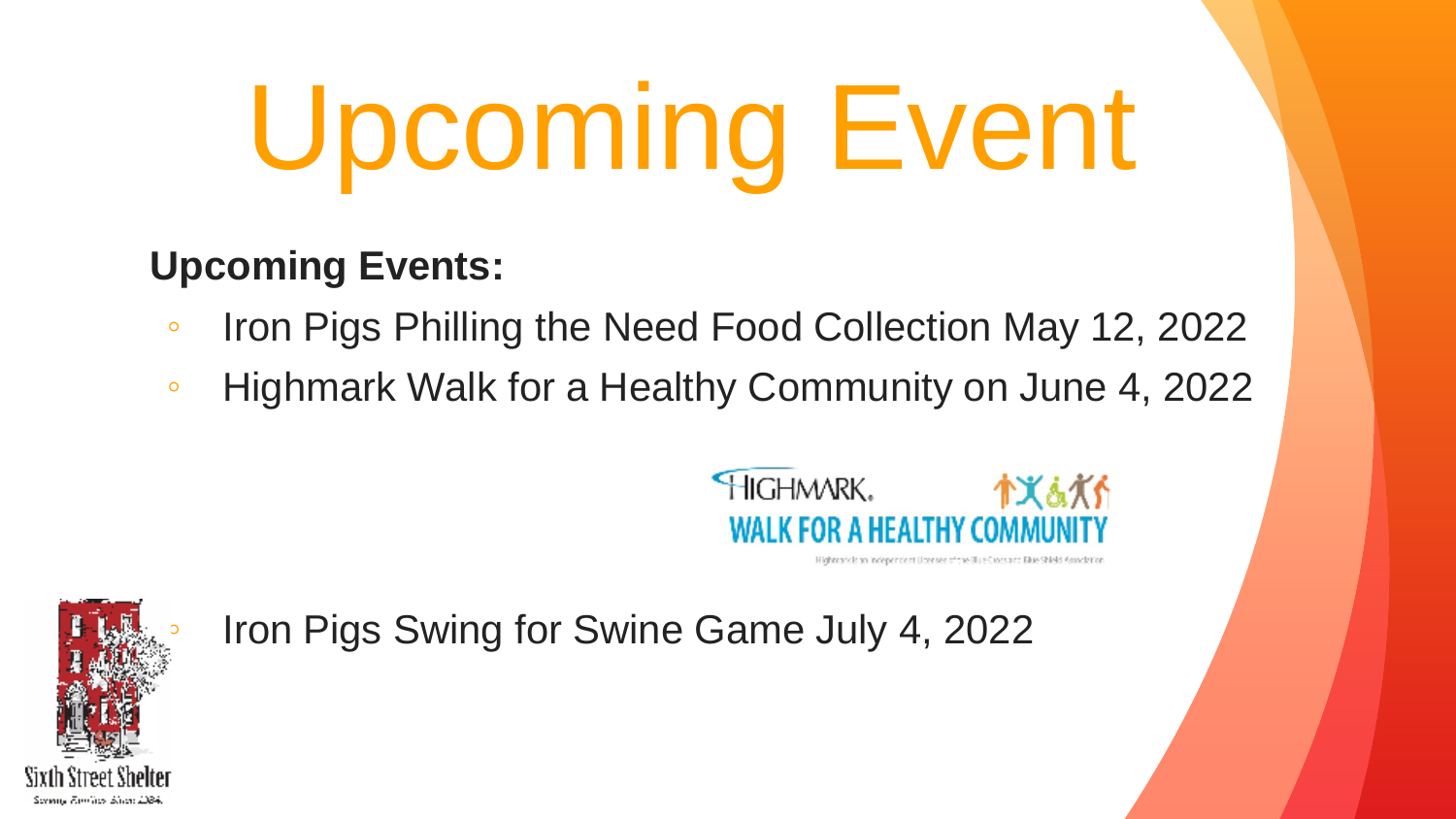# Volunteers are Special and Greatly Appreciated

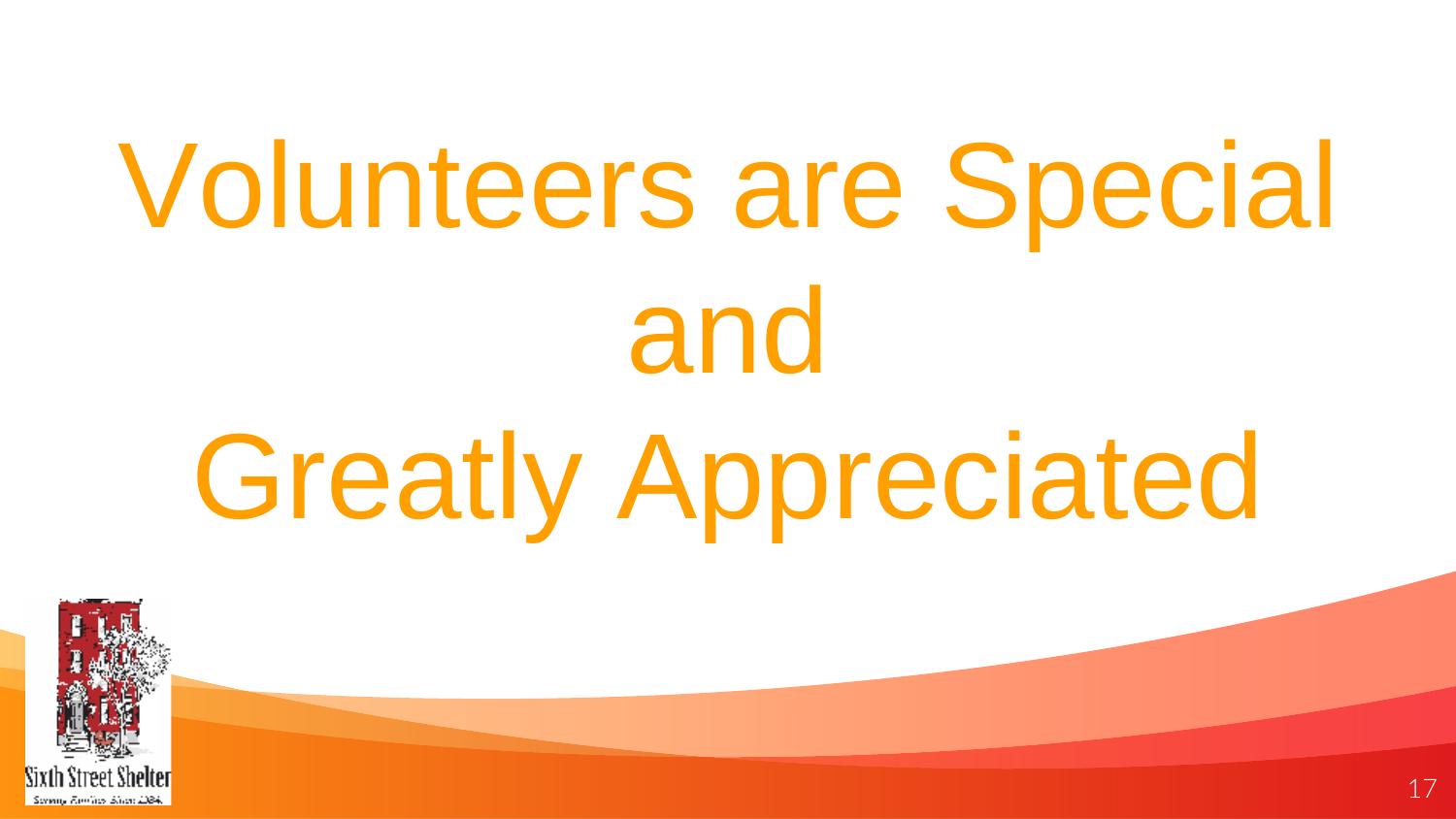## Benefits of Volunteering

- Reduce stress level
- Helps people stay physically and mentally active
- Gives a sense of purpose
- Teaches valuable skills
- Helps you meet others
- Develop new relationships
- Being Involved in the community

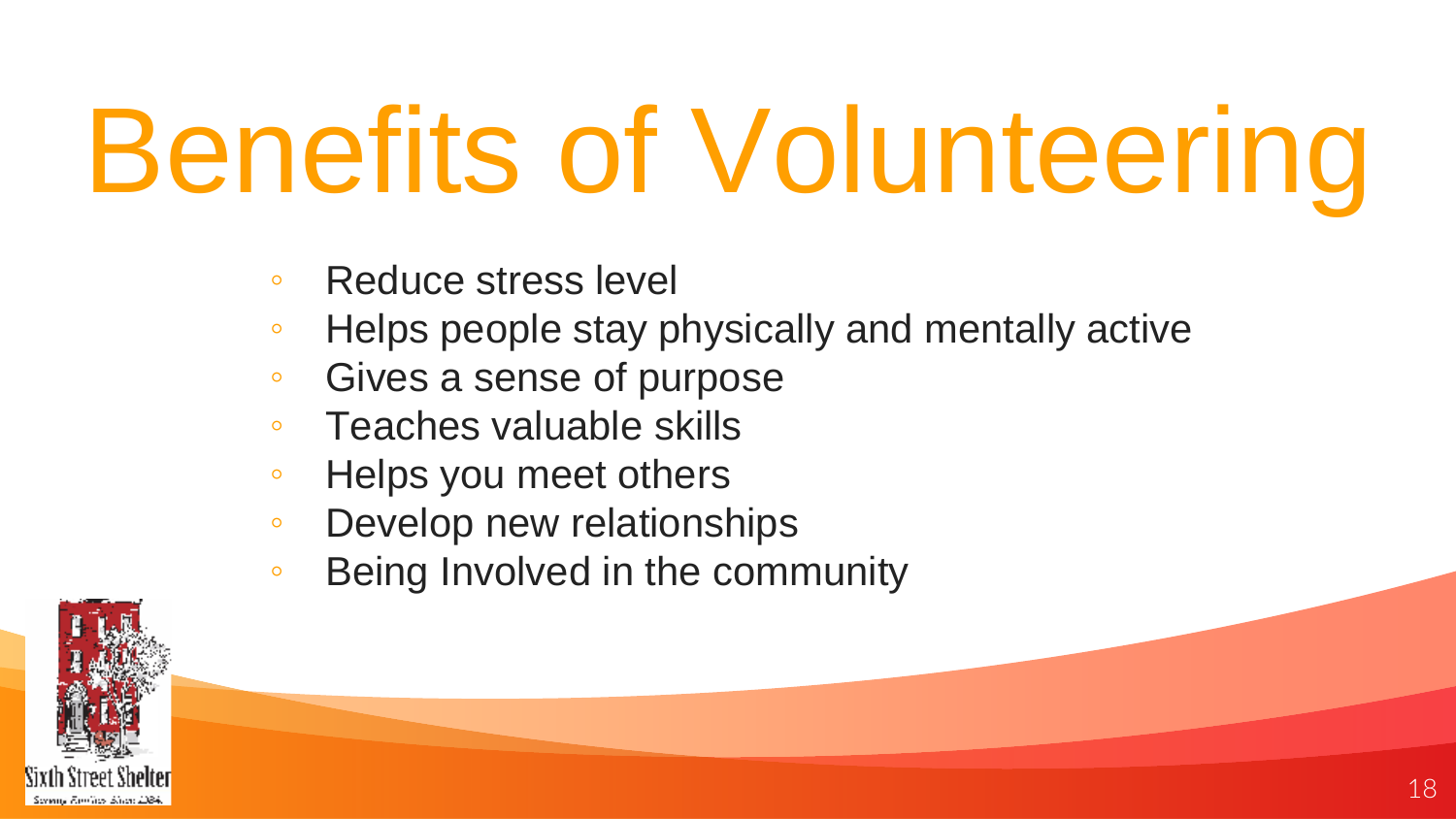## How To Give Back

- Your Donation Makes All The Difference
	- Interested in providing a monetary gift to the Shelter?
		- Go to our website for more information

#### [www.sixthstreetshelter.org](http://www.sixthstreetshelter@.org)

Donations are always helpful too!



Example: BathTowels, Razors, Shaving Cream, Cereal, Peanut Butter, Comforters, Twin Size Sheets, Cups, Mops, Cleaning Supplies and the state of the state of the state of the state of the state of the state of the state of the state of the state of the state of the state of the state of the state of the state of the state of the state of t